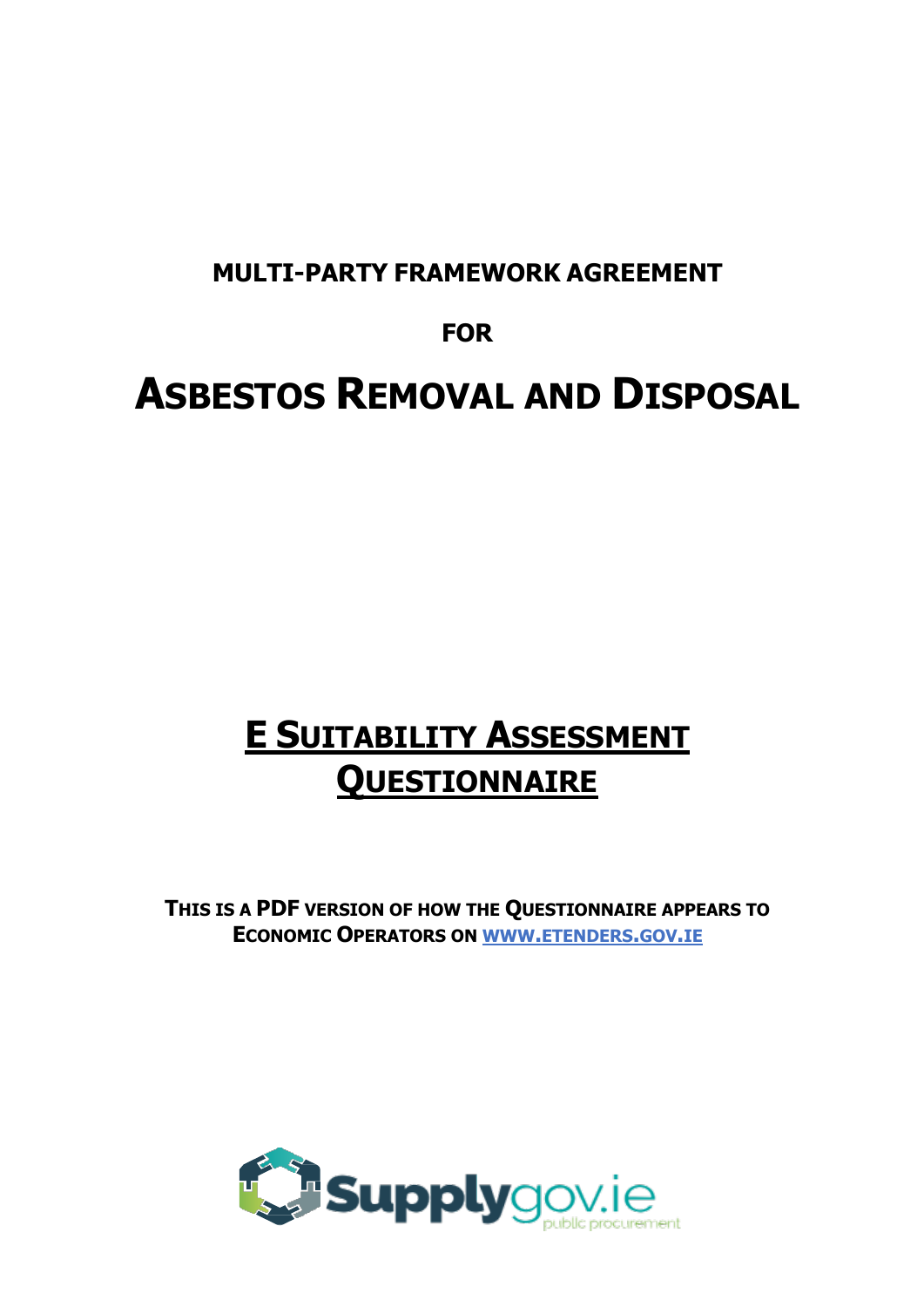| Lot 186988: Response form |                                                                                                                                                                                                                                                                                                                                                                                                                                                                                                                                                                                                                                                                                                                                                                                                                                                                                                                                                                                                                                                                                                                                                                                                                                                                                                                                                                                                                                                                                                                                                                                                                                                                                                                                 |                              |
|---------------------------|---------------------------------------------------------------------------------------------------------------------------------------------------------------------------------------------------------------------------------------------------------------------------------------------------------------------------------------------------------------------------------------------------------------------------------------------------------------------------------------------------------------------------------------------------------------------------------------------------------------------------------------------------------------------------------------------------------------------------------------------------------------------------------------------------------------------------------------------------------------------------------------------------------------------------------------------------------------------------------------------------------------------------------------------------------------------------------------------------------------------------------------------------------------------------------------------------------------------------------------------------------------------------------------------------------------------------------------------------------------------------------------------------------------------------------------------------------------------------------------------------------------------------------------------------------------------------------------------------------------------------------------------------------------------------------------------------------------------------------|------------------------------|
|                           | <b>Notes for Economic Operator</b>                                                                                                                                                                                                                                                                                                                                                                                                                                                                                                                                                                                                                                                                                                                                                                                                                                                                                                                                                                                                                                                                                                                                                                                                                                                                                                                                                                                                                                                                                                                                                                                                                                                                                              | <b>0</b> questions to answer |
| 1                         | The Economic Operator must ensure:<br>a) that all information, documentation and declarations submitted with their Application<br>or in response to a Supplementary Request for Tender (sRFT) are correct and;<br>b) that they are in a position to provide the requisite evidence of compliance with the<br>declarations submitted herein within five working days when requested by the LGOPC<br>and/or Contracting Authority.                                                                                                                                                                                                                                                                                                                                                                                                                                                                                                                                                                                                                                                                                                                                                                                                                                                                                                                                                                                                                                                                                                                                                                                                                                                                                                |                              |
| $\overline{2}$            | Without prejudice to such other legal remedies available to the LGOPC and/or the<br>Contracting Authorities, where an Economic Operator:<br>1) is found to have furnished false, misleading or incorrect information, documentation<br>or declarations with its application; or<br>2) is, for whatever reason, unable or unwilling to provide the requisite evidence of<br>compliance with the submitted declarations within five working days when requested by<br>the LGOPC and/or the Contracting Authorities; the LGOPC and/or the Contracting<br>Authority may, at their discretion, exclude the Economic Operator from this competition,<br>any Supplementary Request for Tender competition or it may result in the termination of<br>the Economic Operator from the Framework Agreement and/or any sRFT Contract.<br>The Economic Operators must answer ALL questions in this form, must type the<br>relevant information in ALL text boxes provided and must upload ALL required<br>documents.<br>The Economic Operators must comply with the instructions herein and a failure to do so<br>may result in the application being deemed non-compliant. An Economic Operator that<br>makes an application that is deemed non-compliant shall not be admitted to the<br>Framework.<br>Without prejudice to the foregoing, the LGOPC, at its discretion, may seek clarifications<br>or further information (that does not materially alter an application) (or take such other<br>legally permissible actions with reference to the principles of equal treatment, non-<br>discrimination, transparency, proportionality and mutual recognition) from the Economic<br>Operators via eTenders in respect of an application. |                              |
| 3                         | An Economic Operator admitted to the Framework will be required to operate in<br>compliance with all applicable statutory obligations during the term of the Framework<br>and the LGOPC and/or the Contracting Authorities may seek from the Economic<br>Operator such information and documentary evidence as it deems reasonably<br>necessary to demonstrate such compliance. The LGOPC may terminate a Framework<br>Agreement with an Economic Operator found to be unable to demonstrate compliance<br>with an applicable statutory obligation. Further details in relation to statutory obligations<br>are found within the Framework Agreement published as part of the tender documents.                                                                                                                                                                                                                                                                                                                                                                                                                                                                                                                                                                                                                                                                                                                                                                                                                                                                                                                                                                                                                                 |                              |
|                           | <b>General Data Protection Regulation (GDPR)</b>                                                                                                                                                                                                                                                                                                                                                                                                                                                                                                                                                                                                                                                                                                                                                                                                                                                                                                                                                                                                                                                                                                                                                                                                                                                                                                                                                                                                                                                                                                                                                                                                                                                                                | 1 questions to answer        |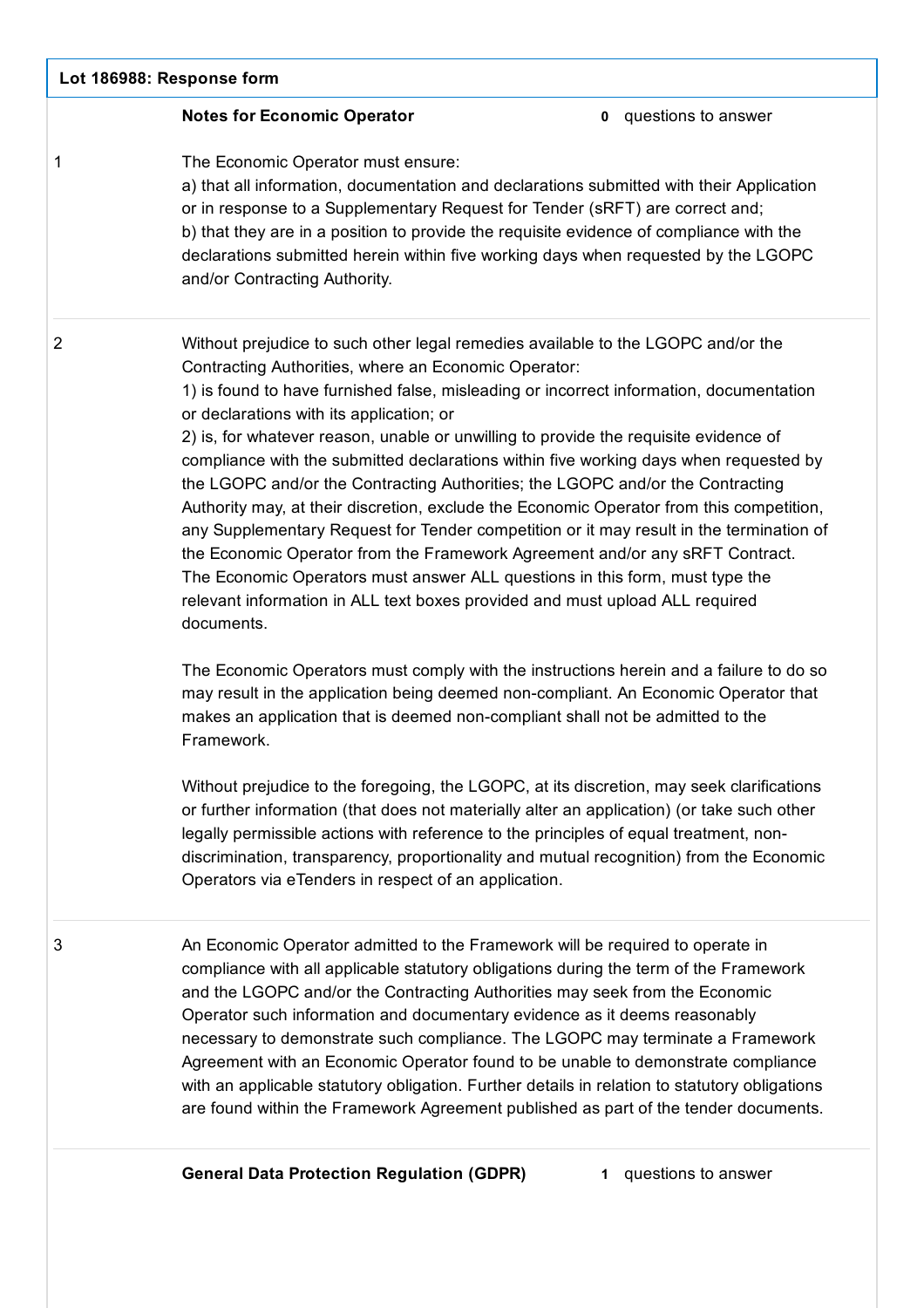| 4 | We confirm that all Data Subjects whose Personal Data is provided in our Tender<br>response have consented to the processing of such Personal Data by us, the<br>Contracting Authority, the Evaluation Team and the LGOPC, for the purposes of our<br>participation in this Competition or that we otherwise have a legal basis for providing<br>such Personal Data to the LGOPC and/or Contracting Authority for the purposes of our<br>participation in this Competition and that we will provide evidence of such consent<br>and/or legal basis to the LGOPC and/or Contracting Authority upon request. |  |
|---|------------------------------------------------------------------------------------------------------------------------------------------------------------------------------------------------------------------------------------------------------------------------------------------------------------------------------------------------------------------------------------------------------------------------------------------------------------------------------------------------------------------------------------------------------------------------------------------------------------|--|
|   | ◯ Yes                                                                                                                                                                                                                                                                                                                                                                                                                                                                                                                                                                                                      |  |
|   | <b>Economic Operator Details</b><br>questions to answer<br>6                                                                                                                                                                                                                                                                                                                                                                                                                                                                                                                                               |  |
| 5 | Select the relevant option below to indicate your trading status.                                                                                                                                                                                                                                                                                                                                                                                                                                                                                                                                          |  |
|   | i) a Sole Trader                                                                                                                                                                                                                                                                                                                                                                                                                                                                                                                                                                                           |  |
|   | ii) a Limited Company                                                                                                                                                                                                                                                                                                                                                                                                                                                                                                                                                                                      |  |
|   | iii) a Designated Activity Company (DAC)                                                                                                                                                                                                                                                                                                                                                                                                                                                                                                                                                                   |  |
|   | iv) an Unlimited Company                                                                                                                                                                                                                                                                                                                                                                                                                                                                                                                                                                                   |  |
|   | $\circ$ v) other                                                                                                                                                                                                                                                                                                                                                                                                                                                                                                                                                                                           |  |
| 6 | If you ticked one of the options between ii) to $v$ ) in the question above, enter your<br>company registration number as per your Companies Registration Office details (<br>www.cro.ie), or equivalent in your jurisdiction, in the box below.<br>If not applicable, enter 'N/A' in the box below.                                                                                                                                                                                                                                                                                                       |  |
| 7 | If you ticked 'other' please confirm the exact nature of your trading status in the box<br>below.<br>If not applicable, enter 'N/A' in the box below.                                                                                                                                                                                                                                                                                                                                                                                                                                                      |  |
|   | 800                                                                                                                                                                                                                                                                                                                                                                                                                                                                                                                                                                                                        |  |
| 8 | Enter the registered name of the Economic Operator in the box below.                                                                                                                                                                                                                                                                                                                                                                                                                                                                                                                                       |  |
|   | This name must be exactly as per your Companies Registration Office details<br>(www.cro.ie) or equivalent in your jurisdiction;<br>or<br>For Sole Traders this name must be exactly as per your VAT/Tax Registration details.<br>Note:<br>If the name provided in your ESPD is not your legal entity name, your legal entity name                                                                                                                                                                                                                                                                          |  |
|   | shall apply to this application.                                                                                                                                                                                                                                                                                                                                                                                                                                                                                                                                                                           |  |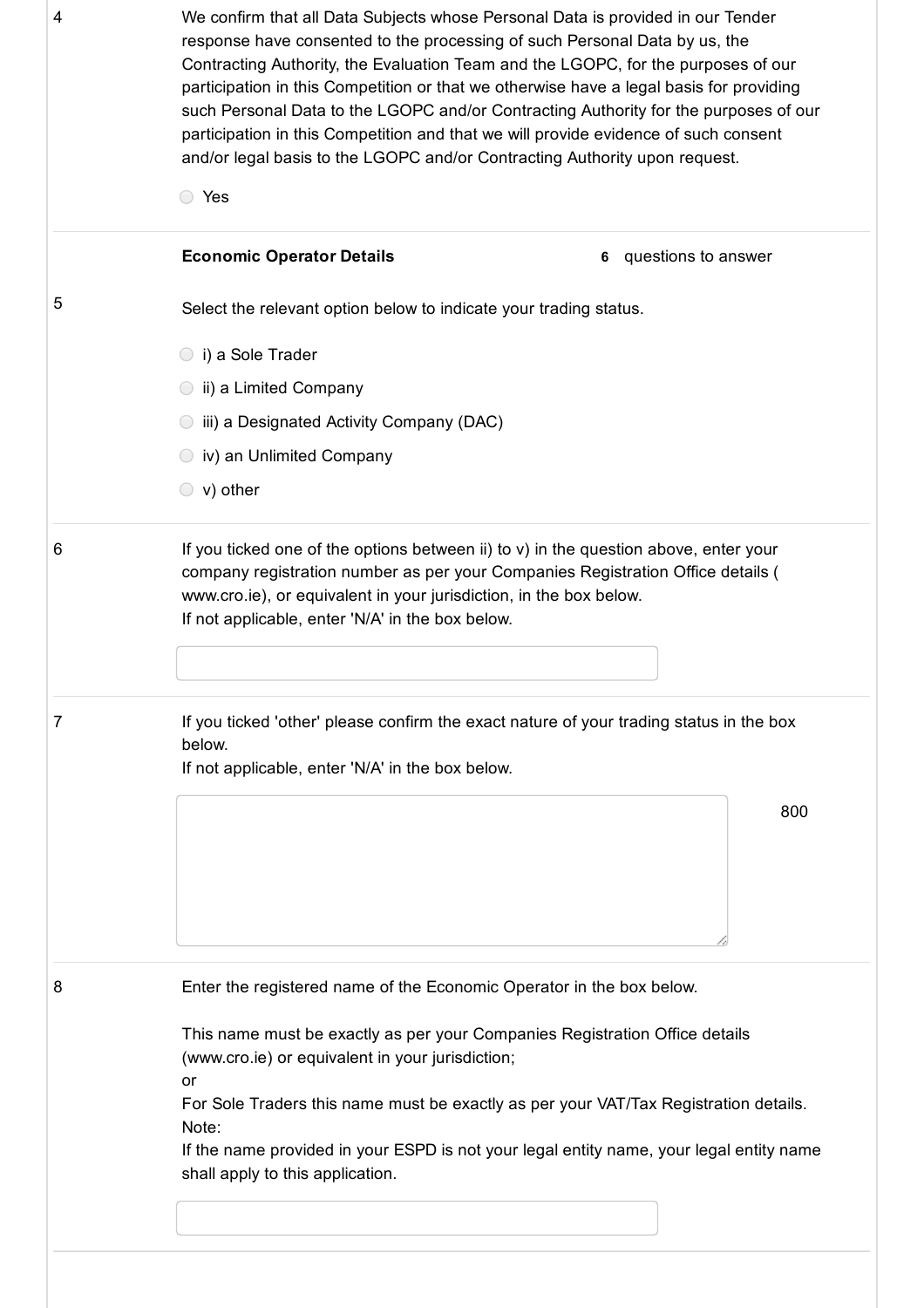| 9  | Enter the Economic Operator's address in the box below.                                                                                                                                                                                                                                                                                   |
|----|-------------------------------------------------------------------------------------------------------------------------------------------------------------------------------------------------------------------------------------------------------------------------------------------------------------------------------------------|
|    | This address must be exactly as per your Companies Registration Office details<br>(www.cro.ie) or equivalent in your jurisdiction;<br>or                                                                                                                                                                                                  |
|    | For Sole Traders this address must be exactly as per your VAT/Tax Registration details.                                                                                                                                                                                                                                                   |
|    | 800                                                                                                                                                                                                                                                                                                                                       |
| 10 | Enter the Economic Operator's VAT/Tax Registration Number.                                                                                                                                                                                                                                                                                |
|    | 800                                                                                                                                                                                                                                                                                                                                       |
|    | <b>Supplementary Request for Tenders</b><br>1 questions to answer                                                                                                                                                                                                                                                                         |
| 11 | www.supplygov.ie is a procurement platform operated by the LGOPC facilitating Local<br>Authorities and other state agencies in the public procurement of goods, works and<br>services from economic operators.<br>All Supplementary Request for Tenders in relation to this Framework will be conducted<br>through www.supplygov.ie only. |
| 12 | If you are registered on www.supplygov.ie, enter your Supplygov Supplier ID in the box<br>below.<br>(Your www.supplygov.ie Supplier ID is a numerical entry found on the top left of the<br>www.supplygov.ie Supplier homepage.)                                                                                                          |
|    | If you are not registered on www.supplygov.ie, please now register as a new supplier.<br>Registration as a new supplier on www.supplygov.ie may take a number of working<br>days.                                                                                                                                                         |
|    | If you have not obtained a Supplygov Supplier ID prior to submitting your application,<br>enter "Not Currently Registered" in the box below. Supplier registration on<br>www.supplygov.ie is not mandatory at this stage and is not part of the selection criteria<br>for this tender.                                                    |
|    |                                                                                                                                                                                                                                                                                                                                           |
|    | Region/Regions You Wish To Tender For<br>1 questions to answer                                                                                                                                                                                                                                                                            |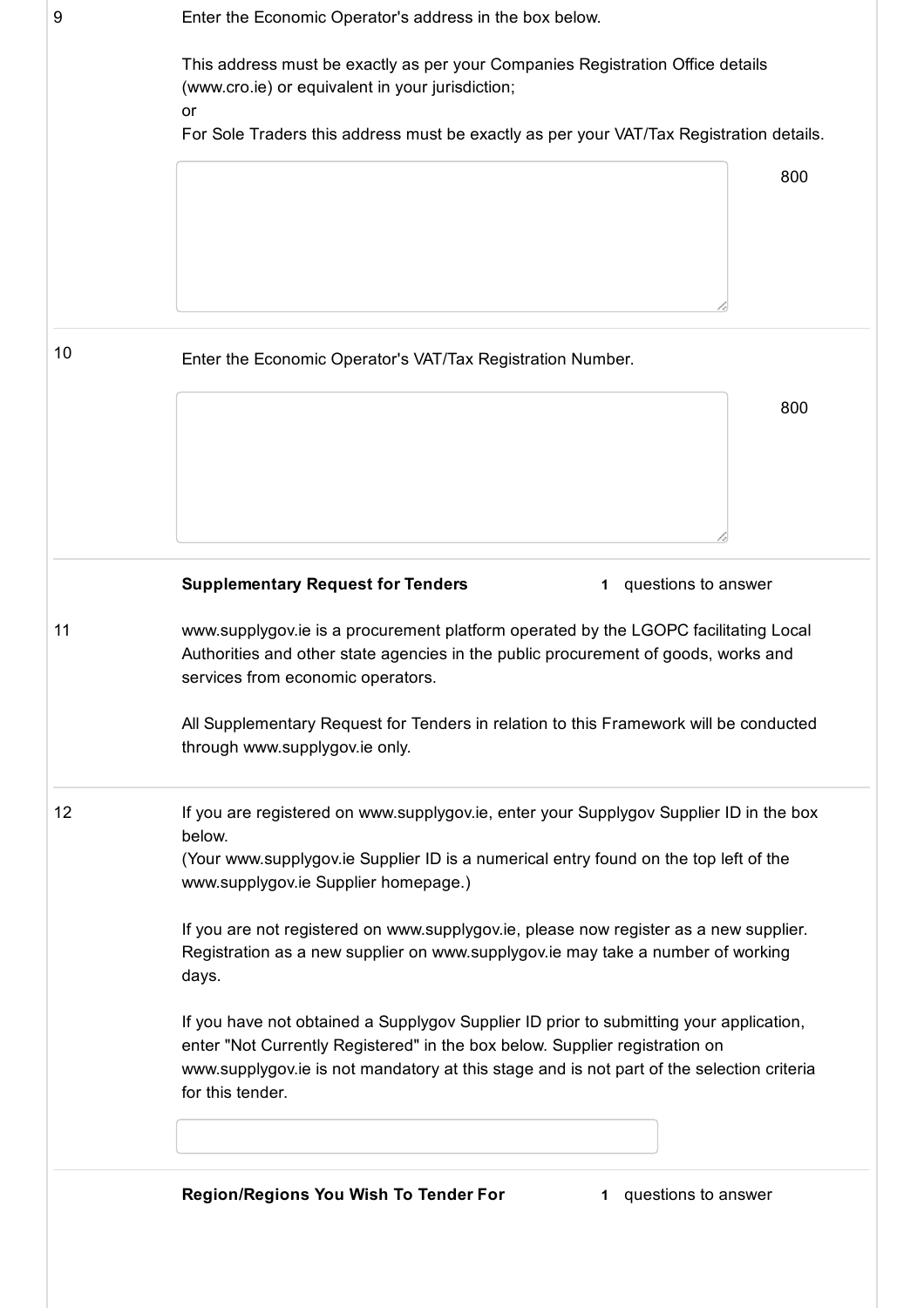13 Select the region/regions (counties) that you wish to tender for. You must select at least one region.

> You will only receive Supplementary Request for Tenders notifications from Contracting Authorities in the region/regions you have selected. Please refer to the Instructions Document for a full list of the Contracting Authorities.

- **□ County Carlow**
- **□ County Cavan**
- County Clare
- County Cork
- **County Donegal**
- County Dublin
- **County Galway**
- County Kerry
- County Kildare
- **County Kilkenny**
- County Laois
- County Leitrim
- County Limerick
- County Longford
- County Louth
- County Mayo
- County Meath
- County Monaghan
- County Offaly
- County Roscommon
- County Sligo
- County Tipperary
- County Waterford
- County Westmeath
- County Wexford
- County Wicklow

#### Contractor and Project Supervisor For The Construction Stage (PSCS) Appointments

4 questions to answer

14 Minimum Selection Criteria (Pass/Fail) I declare, as an Economic Operator interested in being assessed for suitability that Health and Safety management within my organisation is the responsibility of: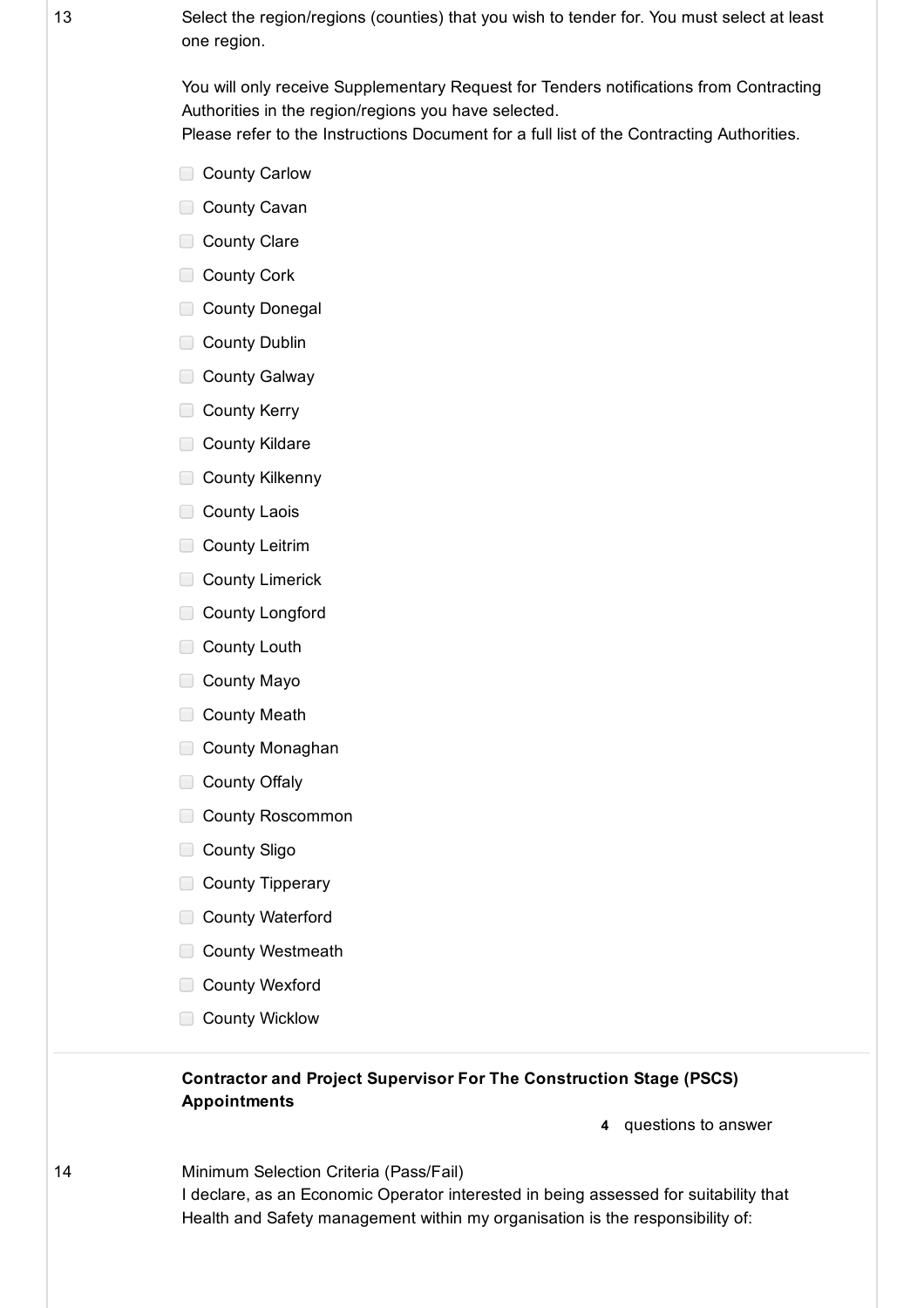| 15<br>T | Minimum Selection Criteria (Pass/Fail)<br>I declare, as an Economic Operator interested in being assessed for suitability, that in<br>my opinion my organisation is competent and adequately resourced to fulfil its<br>obligations under the Safety, Health and Welfare at Work Act, 2005, and that my<br>organisation had adequate resources to fulfil the role of Contractor and PSCS, as<br>outlined in Notes 1 and 2 below.<br>The evidence relating to this minimum standard, to be provided when requested, is<br>demonstrating compliance with relevant Health and Safety legislation.<br>Yes $\blacktriangledown$<br>No |
|---------|----------------------------------------------------------------------------------------------------------------------------------------------------------------------------------------------------------------------------------------------------------------------------------------------------------------------------------------------------------------------------------------------------------------------------------------------------------------------------------------------------------------------------------------------------------------------------------------------------------------------------------|
| 16      |                                                                                                                                                                                                                                                                                                                                                                                                                                                                                                                                                                                                                                  |

800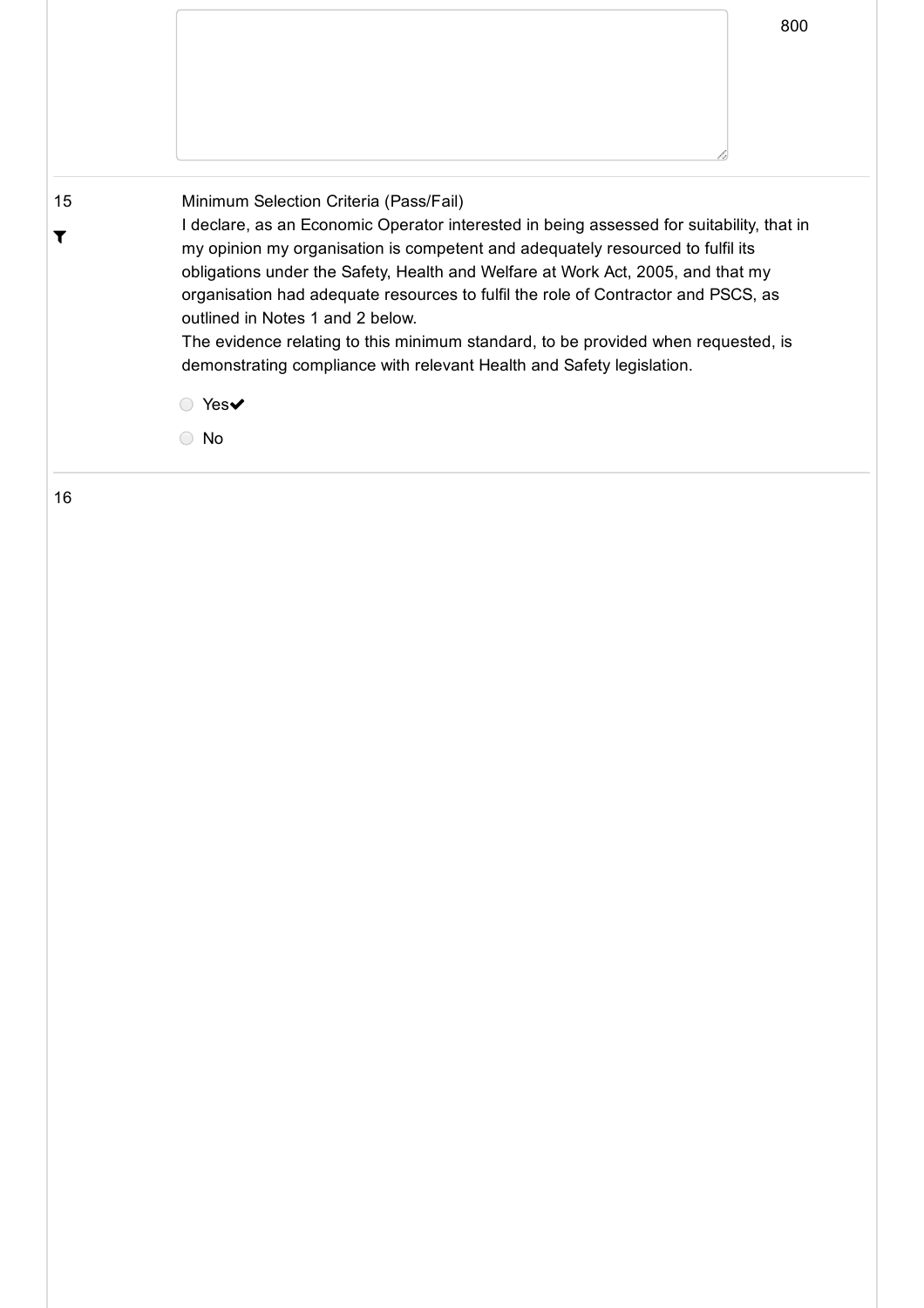Note-1

• We acknowledge and agree that we may be appointed as Contractor and PSCS under any contract awarded under this Agreement.

• We confirm that each member of staff is aware of his/her responsibilities under the Safety, Health and Welfare at Work Act, 2005, and the Safety, Health & Welfare at Work (Construction) Regulations 2013.

• In particular we are familiar with our general duties as Contractors as outlined in Part 3 Regulations 2429 of the Safety, Health & Welfare at Work (Construction) Regulations 2013; also with the specific duties enumerated in Parts 4-14, Regulations 30-105 of those Regulations and Schedules 1-6 of those Regulations. We are aware of and will take into account the General Principles of Prevention required under section 19 of the Safety, Health and Welfare at Work Act 2005, when carrying out design construction work associated with the project and undertake to liaise with, communicate and cooperate with the PSDP and the PSCS in their roles.

• We are familiar with our duties as PSCS as outlined in Part 2 Regulations 16-23 of the Safety, Health & Welfare at Work (Construction) Regulations 2013. We are aware of and will take into account and communicate to all contractors (including specialists) the General Principles of Prevention required under section 19 of the Safety, Health and Welfare at Work Act 2005, when coordinating and organising the technical aspects of the project or the programme and undertake to liaise with, communicate and facilitate co-operation amongst the other duty holders under those Regulations, specifically Regulations 16 and 17 of the Safety, Health & Welfare at Work (Construction) Regulations 2013.

General Principles of Prevention applicable to Contractor and PSCS:

The purpose of the General Principles of Prevention is to provide a framework within which account is taken when identifying hazards in the risk assessment required under section 19 of the Safety, Health and Welfare at Work Act 2005.

i) The avoidance of risks

ii) The evaluation of unavoidable risks

iii) The combating of risks at source

iv) The adaption of work to the individual, especially as regards the design of places of work, the choice of work equipment and systems of work, with a view to alleviating monotonous work and work of a predetermined rate and to reduce their effect on health v)The adaption of workplace to technical progress

vi) The replacement of dangerous articles, substances or systems of work by nondangerous articles, substances or systems of work

vii) The giving to collective protective measures priority over individual protective measure

viii) The development of an adequate prevention policy in relation to Safety, Health and Welfare at work, which takes account of technology, organisation of work, working conditions, social factors and the influence of factors related to the working environment ix) The provision of appropriate training and instruction to employees.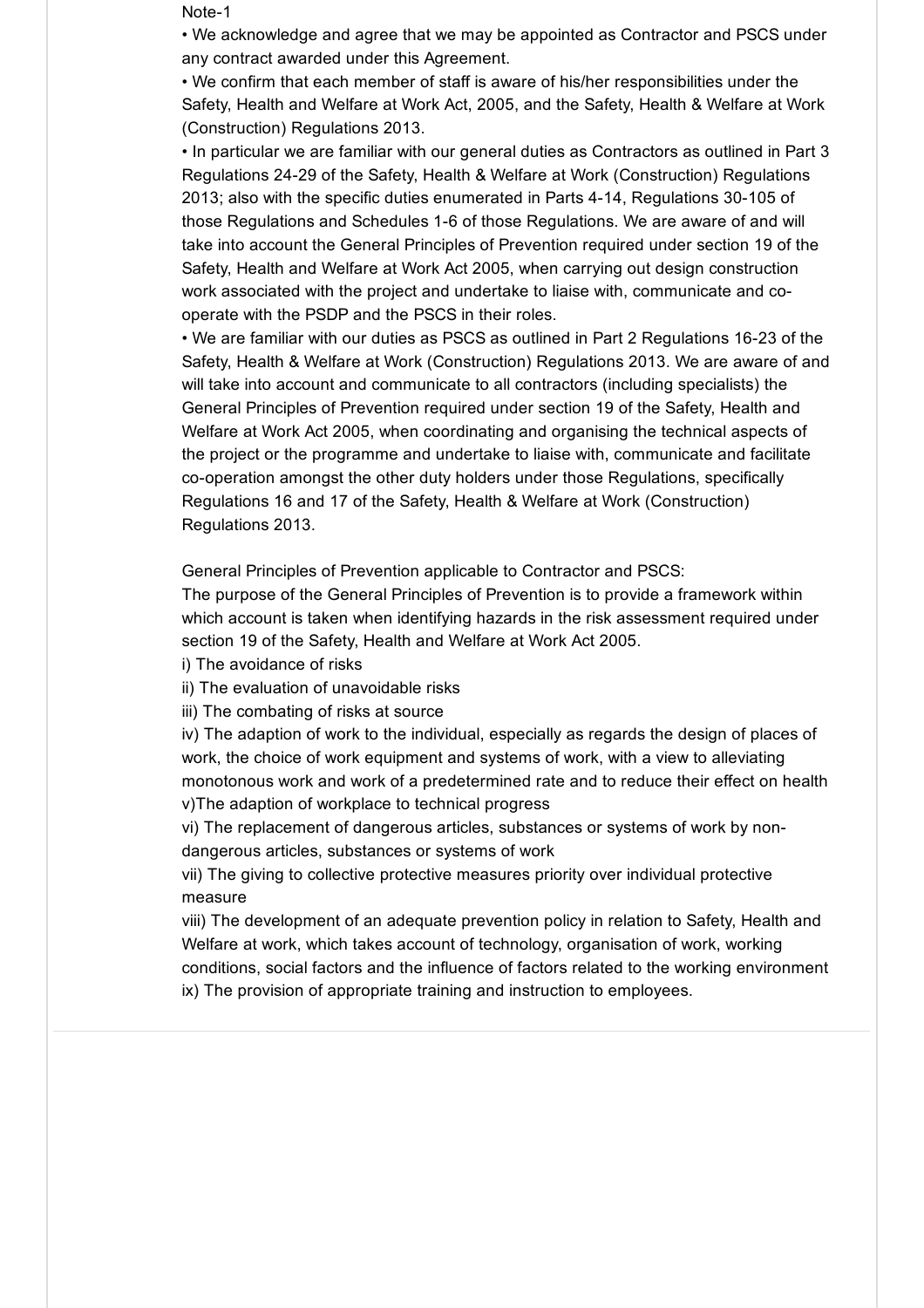| 17 | Note-2<br>• We are aware of our obligations under Section 17 (3) of the Safety Health & Welfare at<br>Work Act 2005 to ensure so far as is reasonably practicable that the project 'is<br>constructed to be safe and without risk to health and that it complies in all respects, as<br>appropriate, with the relevant statutory provisions'.<br>• We are aware, as PSCS, of our obligations under Section 17 (3) of the Safety Health &<br>Welfare at Work Act 2005 to ensure, so far as is reasonably practicable, that the project<br>'is constructed to be safe and without risk to health and that it complies in all respects,<br>as appropriate, with the relevant statutory provisions'.<br>• We confirm that all staff have received, read and will apply the Safety, Health and<br>Welfare at Work (General Application) Regulations 2007; the Guide to the Safety, Health<br>and Welfare at Work (General Application) Regulations 2007, and the HSA Frequently<br>Asked Questions On Risk Assessments which are available on the HSA website.<br>. In our role as Contractor, risk assessments will be carried out and maintained on the<br>job file.<br>• In our role as PSCS, risk assessments will be sought and collected from contractors<br>for inclusion in a Preliminary Safety and Health Plan which we as PSCS will prepare and<br>update as appropriate.<br>. We confirm that in our opinion this 'Contractor and Project Supervisor For The<br>Construction Stage (PSCS) Appointments' declaration is deemed to satisfy our<br>obligations in relation to the following areas given the works anticipated to be completed<br>under this Agreement: -<br>a) Health and Safety Policy and Organisation;<br>b) Arrangements;<br>c) Competent Advice;<br>d) Training and Information;<br>e) Individual Qualifications and Experience;<br>f) Monitoring, Audit and Review;<br>g) Workforce Involvement;<br>h) Accident/Incident Reporting, Review;<br>i) Sub-Consulting Procedures;<br>j) Hazard Management and Risk Assessment; and,<br>k) Health and Welfare. |     |
|----|------------------------------------------------------------------------------------------------------------------------------------------------------------------------------------------------------------------------------------------------------------------------------------------------------------------------------------------------------------------------------------------------------------------------------------------------------------------------------------------------------------------------------------------------------------------------------------------------------------------------------------------------------------------------------------------------------------------------------------------------------------------------------------------------------------------------------------------------------------------------------------------------------------------------------------------------------------------------------------------------------------------------------------------------------------------------------------------------------------------------------------------------------------------------------------------------------------------------------------------------------------------------------------------------------------------------------------------------------------------------------------------------------------------------------------------------------------------------------------------------------------------------------------------------------------------------------------------------------------------------------------------------------------------------------------------------------------------------------------------------------------------------------------------------------------------------------------------------------------------------------------------------------------------------------------------------------------------------------------------------------------------------------------------------------------------------------------|-----|
| 18 | Have there been any enforcement actions, legal proceedings, accidents, fatalities or<br>incidents associated with the discharge of my duties as Contractor and/or PSCS<br>(whether the relevant discipline is the subject of this declaration or not) over the last<br>three years?<br>◯ Yes<br>$\bigcirc$ No                                                                                                                                                                                                                                                                                                                                                                                                                                                                                                                                                                                                                                                                                                                                                                                                                                                                                                                                                                                                                                                                                                                                                                                                                                                                                                                                                                                                                                                                                                                                                                                                                                                                                                                                                                      |     |
| 19 | If you answered "Yes" to the above question, please provide details in the box below.<br>If you answered "No" to the above question, please type "There have been none" in the<br>box below.                                                                                                                                                                                                                                                                                                                                                                                                                                                                                                                                                                                                                                                                                                                                                                                                                                                                                                                                                                                                                                                                                                                                                                                                                                                                                                                                                                                                                                                                                                                                                                                                                                                                                                                                                                                                                                                                                       | 800 |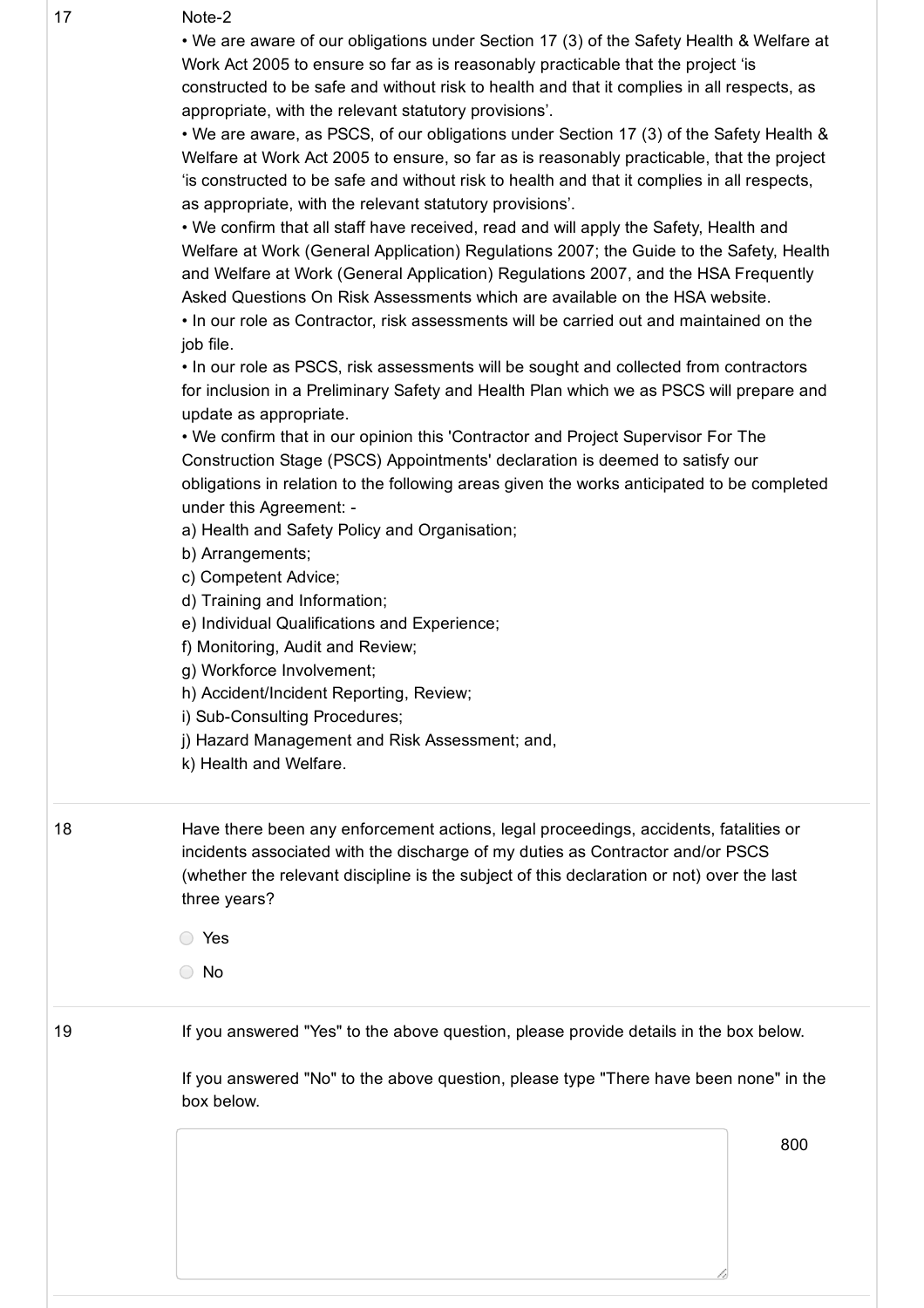### Health And Safety Compliance Declaration – Contractor

1 questions to answer

20

 $\overline{\mathbf{r}}$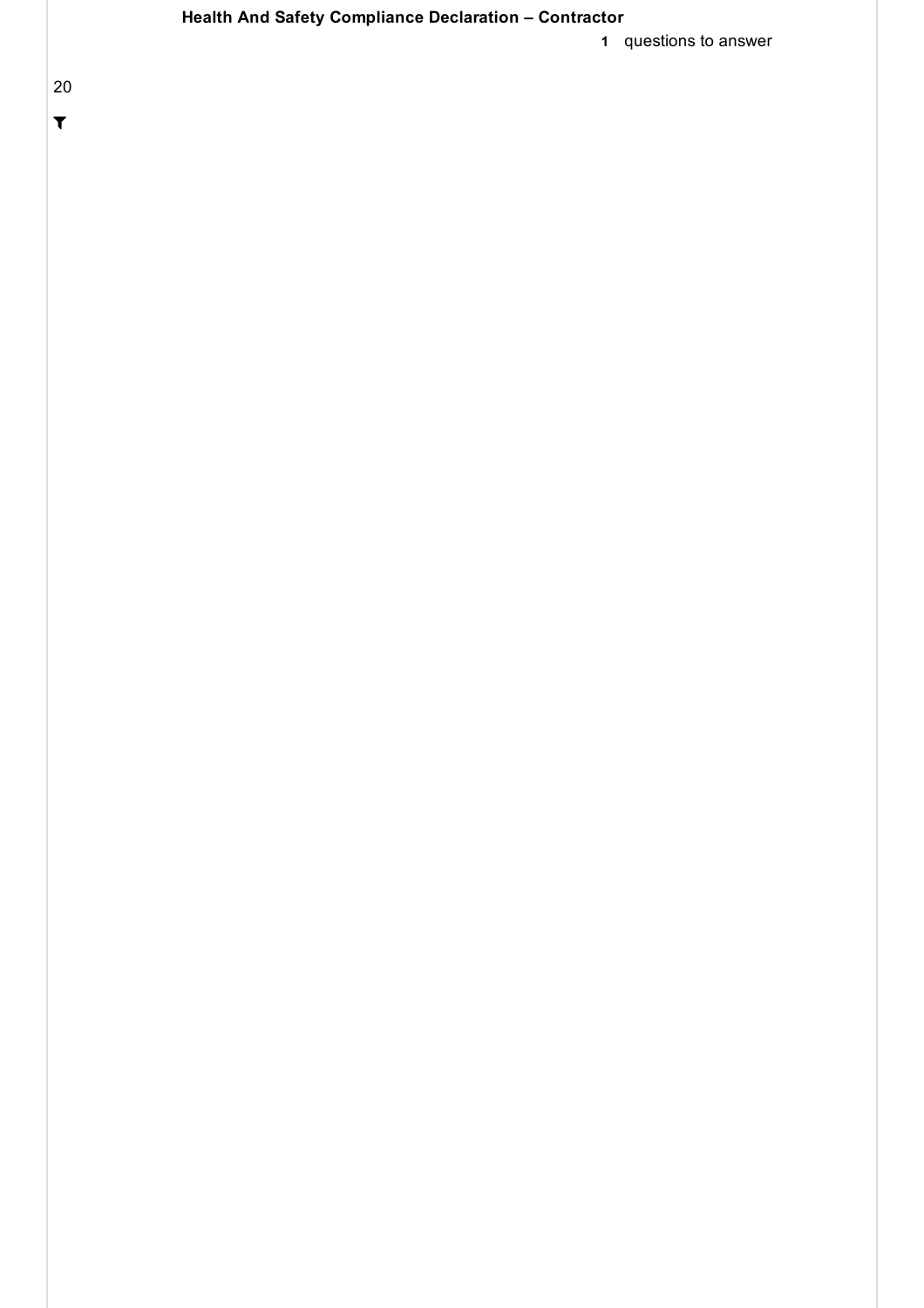Minimum Selection Criteria (Pass/Fail)

I declare, as an Economic Operator interested in being assessed for suitability, that the minimum standards listed below, and associated evidence to be provided when requested, are addressed in our Safety Statement:

The minimum standards are as follows:

a) A general Health and Safety policy document appropriate to a Health and Safety led Construction Management role.

The evidence relating to this minimum standard, to be provided when requested, is a copy of our current general health and safety policy.

b) The relevant management organisational structure document indicating the duty holders responsible for Health and Safety.

The evidence relating to this minimum standard, to be provided when requested, is an outline of our management organisational structure with regard to allocation of duties, delegation of responsibilities, etc., in relation to Health and Safety.

c) Standard method statements (relevant to projects of a similar size, nature and complexity) covering all stages of the construction project life cycle from initiation to project completion.

The evidence relating to this minimum standard, to be provided when requested, is copies of standard forms used for method statements and risk assessments as part of our duties under the Safety, Health and Welfare at Work Act 2005.

d) Evidence of training arrangements in place approriate to the size, nature and complexity of the work (This must include specific Health and Safety training). The evidence relating to this minimum standard, to be provided when requested, is details of arrangements for continuing training of personnel in Health and Safety, including personnel who would be employed on the project.

e)Evidence that there is an adequate organisational structure in place within the company to facilitate the dissemination of up-to-date developments on health and safety issues.

The evidence relating to this minimum standard, to be provided when requested, is details of the company's procedures for disseminating up-to-date developments on health and safety issues.

f)Evidence that there are adequate arrangements in place for the co-ordination of information between Contractor and PSCS with an adequate mechanism in place that tracks and records delivery and receipt of information distributed. The evidence relating to this minimum standard, to be provided when requested, is

details of the company's arrangements for the co-ordination of information between the different contractors, suppliers and designers involved in a project.

g) Evidence of adequate structured procedures relevant to the projects anticipated to be completed under this Agreement to ensure that the Contractor's role in disseminating health and safety information for the construction stage on the projects is clearly demonstrated.

The evidence relating to this minimum standard, to be provided when requested, is details of the methodology for the dissemination of health and safety information for the construction stage on this or equivalent projects.

(If the requirements and minimum standards have not been addressed in the Safety Statement separate evidence is to be provided on request which demonstrates that such requirements and minimum standards have been met.)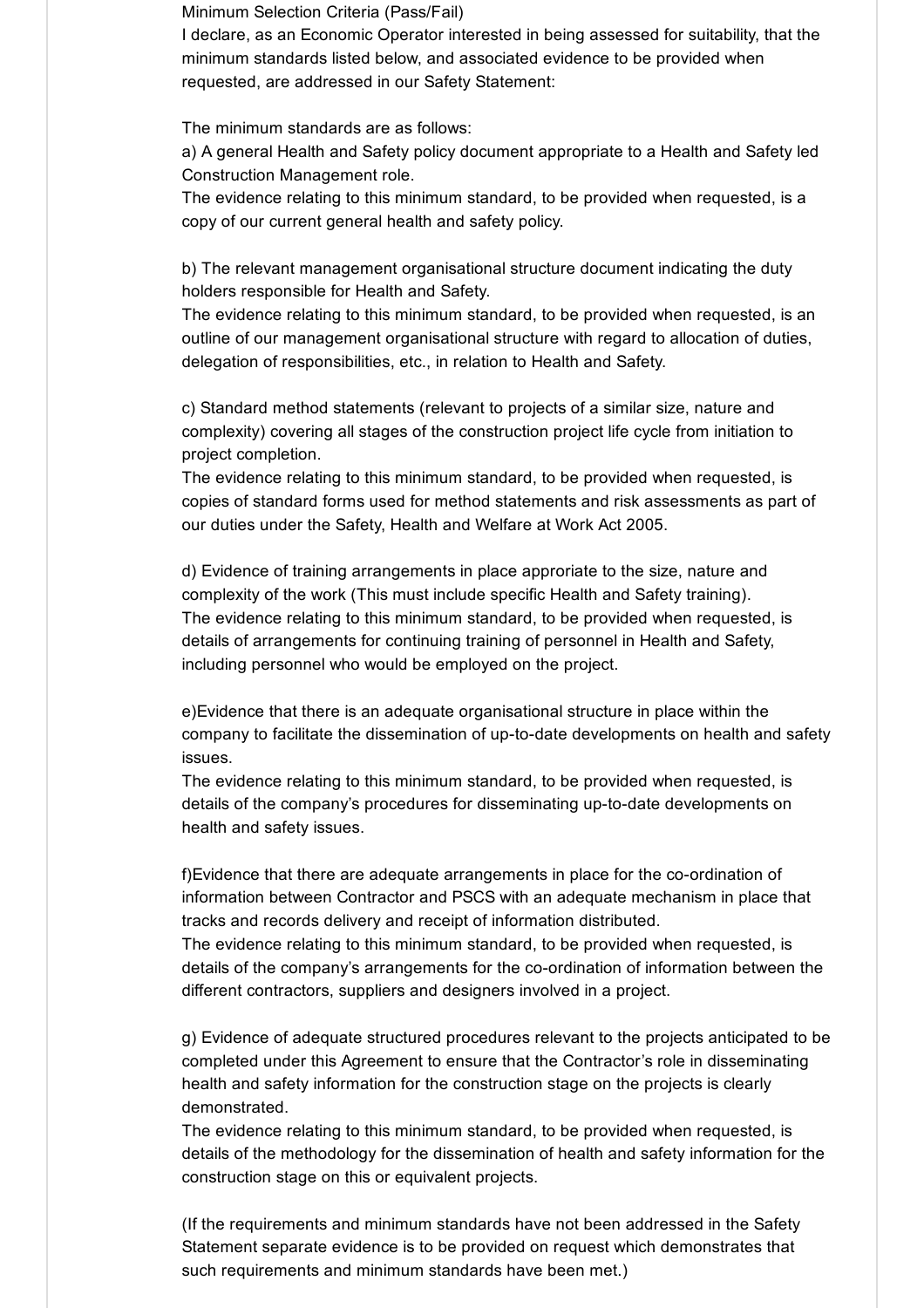|                            | ● Yes✔<br>$\bigcirc$ No                                                                                   |                       |
|----------------------------|-----------------------------------------------------------------------------------------------------------|-----------------------|
|                            | Health And Safety Compliance Declaration - Project Supervisor For The<br><b>Construction Stage (PSCS)</b> | 1 questions to answer |
| 21<br>$\blacktriangledown$ |                                                                                                           |                       |
|                            |                                                                                                           |                       |
|                            |                                                                                                           |                       |
|                            |                                                                                                           |                       |
|                            |                                                                                                           |                       |
|                            |                                                                                                           |                       |
|                            |                                                                                                           |                       |
|                            |                                                                                                           |                       |
|                            |                                                                                                           |                       |
|                            |                                                                                                           |                       |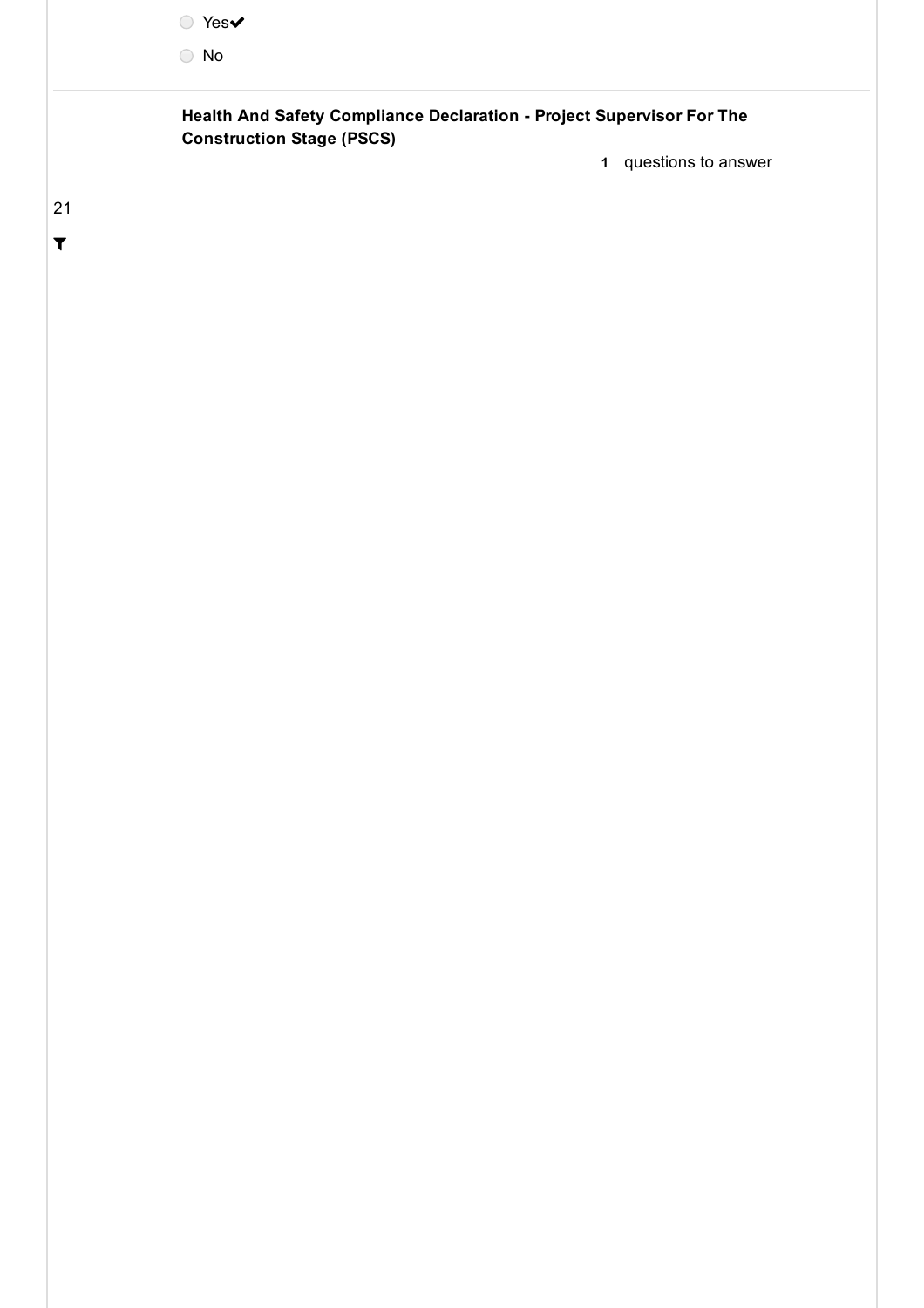Minimum Selection Criteria (Pass/Fail)

I declare, as an Economic Operator interested in being assessed for suitability, that the minimum standards listed below, and associated evidence to be provided when requested, are addressed in our Safety Statement:

The minimum standards are as follows:

a) A general Health and Safety Policy document appropriate to a Health and Safety led Construction Management function.

The evidence, to be provided when requested, relating to this minimum standard is a copy of our current general Health and Safety policy.

b) The relevant management organisational structure document indicating the duty holders responsible for Health and Safety.

The evidence, to be provided when requested, relating to this minimum standard is an outline of our management organisational structure with regard to allocation of duties, delegation of responsibilities, etc., in relation to Health and Safety.

c) Standard method statements (relevant to projects of a similar size, nature and complexity) covering all stages of the life cycle from early design stage to project completion.

The evidence, to be provided when requested, relating to this minimum standard is copies of standard forms used for method statements and risk assessments as part of our duties under the Safety, Health and Welfare at Work Act 2005.

d) Evidence of training arrangements in place appropriate to the size, nature and complexity of the work (This must include specific Health and Safety training). The evidence, to be provided when requested, relating to this minimum standard is details of arrangements for continuing Health and Safety training of PSCS personnel, including personnel who would be employed on the project.

e) Evidence that there is an adequate organisational structure in place within the company to facilitate the dissemination of up-to-date developments on health and safety issues.

The evidence, to be provided when requested, relating to this minimum standard is details of the company's procedures for disseminating up-to-date developments on health and safety issues.

f)Evidence that there are adequate arrangements in place for the co-ordination of information between Contractors with adequate mechanism in place that tracks and records delivery and receipt of information distributed.

The evidence, to be provided when requested, relating to this minimum standard is details of the company's arrangements for the co-ordination of information between the different contractors, suppliers and designers involved in a project.

g)Evidence of adequate structured procedures relevant to the size, nature and complexity of the project to ensure that PSCS role in coordinating Construction Safety Management is clearly demonstrated.

The evidence, to be provided when requested, relating to this minimum standard is details of the methodology for the dissemination of health and safety information for the design and construction stage on this or equivalent projects.

(If the requirements and minimum standards have not been addressed in the Safety Statement separate evidence is to be provided on request which demonstrates that such requirements and minimum standards have been met.)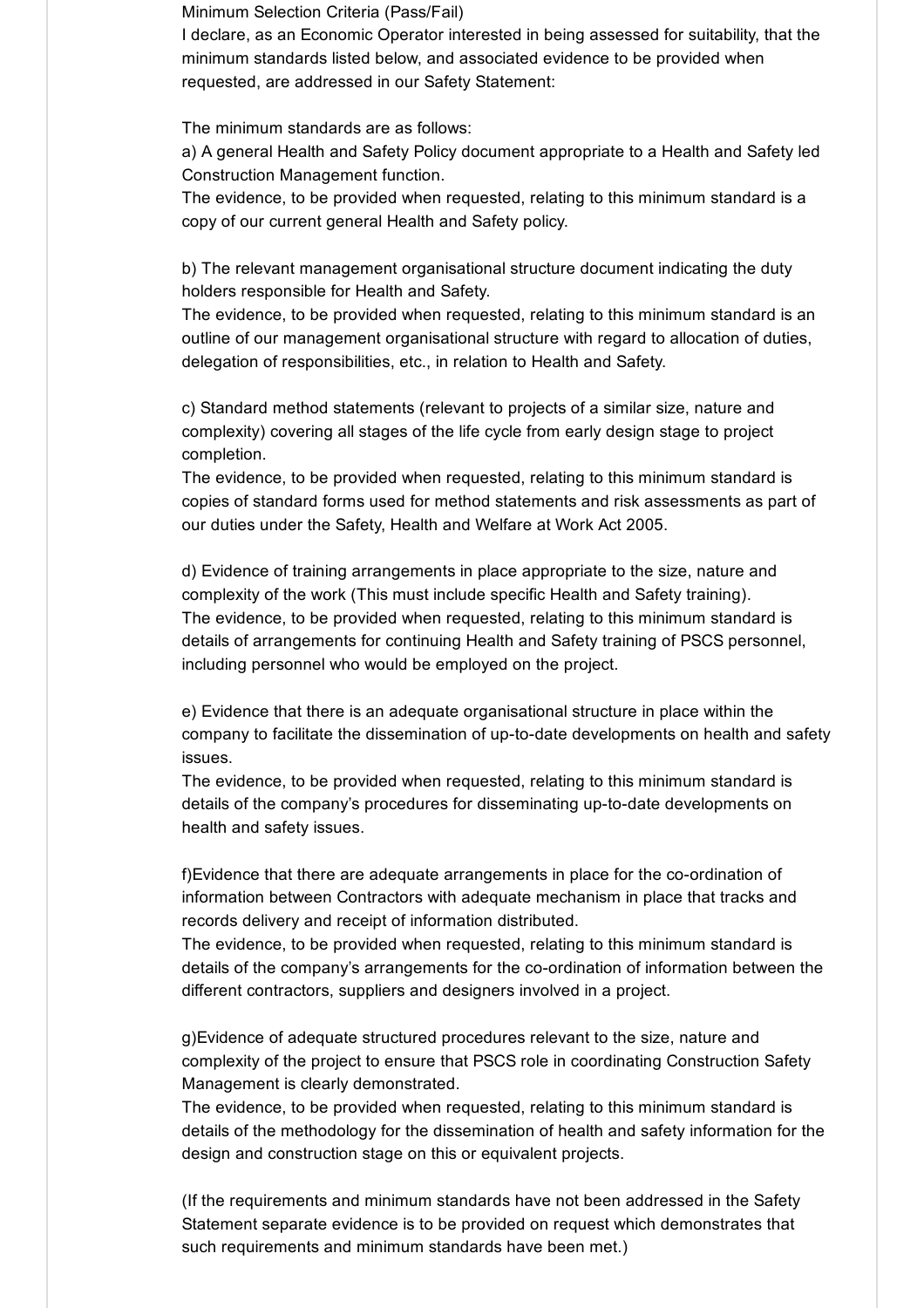|         | Yes $\blacktriangledown$                                                                                                                                                                                                                                                                                                                                                                                                                                                                                                                                                                                                                                                                                                                                                                                                                                                                                                                                                                                                                                                                                                                                                                                                                                                                                                                                                                                                                                                                                                                                                                                                 |
|---------|--------------------------------------------------------------------------------------------------------------------------------------------------------------------------------------------------------------------------------------------------------------------------------------------------------------------------------------------------------------------------------------------------------------------------------------------------------------------------------------------------------------------------------------------------------------------------------------------------------------------------------------------------------------------------------------------------------------------------------------------------------------------------------------------------------------------------------------------------------------------------------------------------------------------------------------------------------------------------------------------------------------------------------------------------------------------------------------------------------------------------------------------------------------------------------------------------------------------------------------------------------------------------------------------------------------------------------------------------------------------------------------------------------------------------------------------------------------------------------------------------------------------------------------------------------------------------------------------------------------------------|
|         | $\bigcirc$ No                                                                                                                                                                                                                                                                                                                                                                                                                                                                                                                                                                                                                                                                                                                                                                                                                                                                                                                                                                                                                                                                                                                                                                                                                                                                                                                                                                                                                                                                                                                                                                                                            |
|         | <b>Educational and Professional Qualifications (Management)</b><br>4 questions to answer                                                                                                                                                                                                                                                                                                                                                                                                                                                                                                                                                                                                                                                                                                                                                                                                                                                                                                                                                                                                                                                                                                                                                                                                                                                                                                                                                                                                                                                                                                                                 |
| 22      | Health and Safety Competence of Management Staff                                                                                                                                                                                                                                                                                                                                                                                                                                                                                                                                                                                                                                                                                                                                                                                                                                                                                                                                                                                                                                                                                                                                                                                                                                                                                                                                                                                                                                                                                                                                                                         |
| 23<br>Т | Minimum Selection Criteria (Pass/Fail)<br>I declare, as an Economic Operator interested in being assessed for suitability, that my<br>organisation can provide sufficient management staff with Health and Safety<br>qualifications, training and experience, relevant to the works anticipated to be<br>completed under this Agreement.<br>Note:<br>The evidence in respect of the minimum selection criteria above, to be provided when<br>requested, is:<br>(1) providing a Safe-T-Cert, or OHSAS 18001 Certification, or other equivalent<br>independently certified health and safety management system with appropriate health<br>and safety training and resources,<br>Or<br>(2) providing the following details:<br>• the educational qualifications, professional qualifications (e.g. professionally qualified<br>project managers, architects, engineers etc - with dates obtained), and experience in<br>so far as they are relevant to health and safety, and/or<br>• the educational qualifications, professional qualifications (as above) with at least one<br>member of the Economic Operator or its managerial staff who has experience in<br>relation to projects of similar nature, size and complexity.<br>• the Curriculum Vitae of the Economic Operator and its managerial staff in so far as<br>they relate to health and safety training and/or experience and also the organisational<br>structure of the firm; and<br>• having at least 8 hours annual (i.e. in-house or a CPD course) health and safety<br>training relevant to the works anticipated to be completed under this Agreement. |
|         | $Yes\blacktriangleright$<br>No                                                                                                                                                                                                                                                                                                                                                                                                                                                                                                                                                                                                                                                                                                                                                                                                                                                                                                                                                                                                                                                                                                                                                                                                                                                                                                                                                                                                                                                                                                                                                                                           |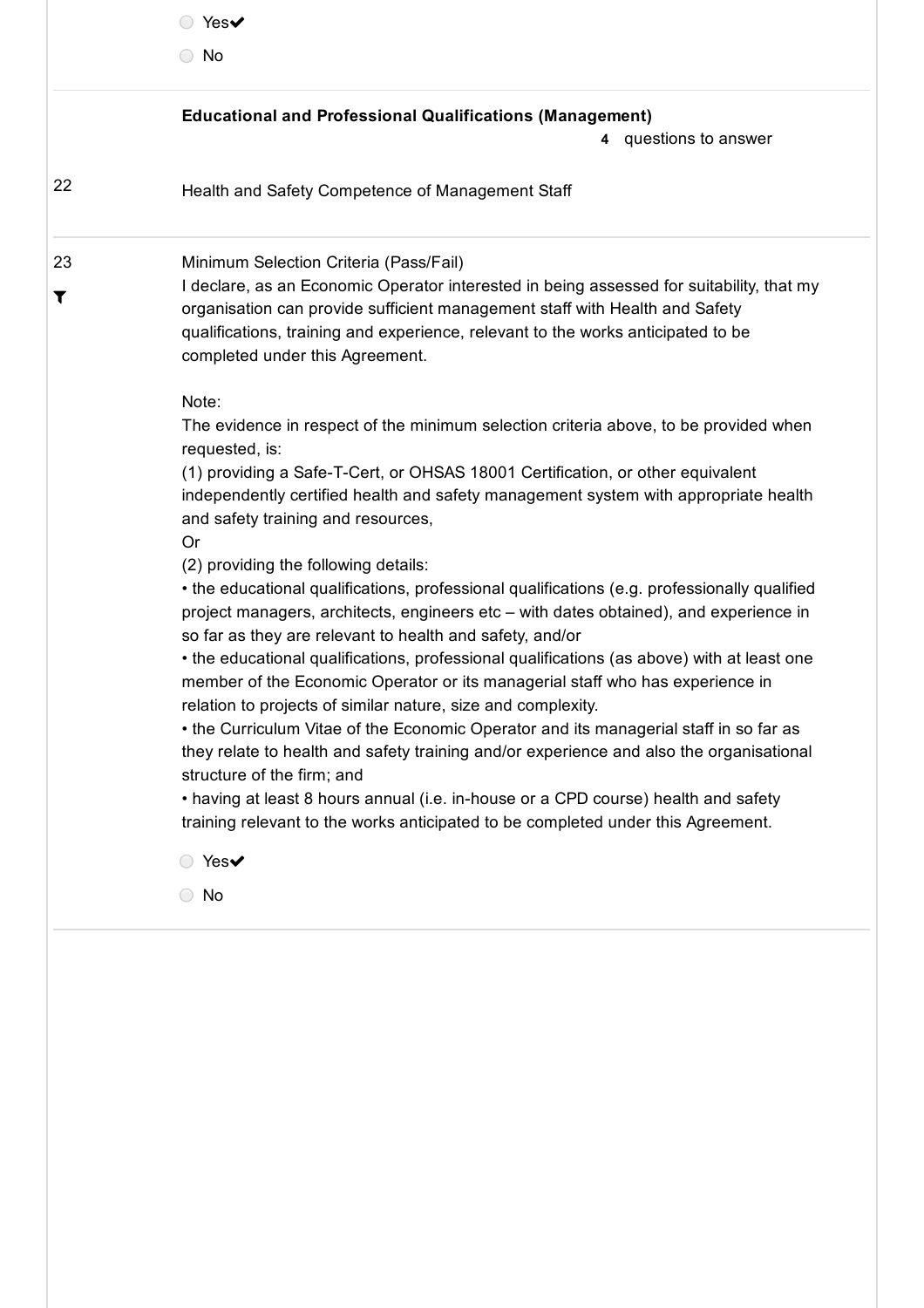| 24 | Minimum Selection Criteria (Pass/Fail)                                                                                                                                                             |
|----|----------------------------------------------------------------------------------------------------------------------------------------------------------------------------------------------------|
| Т  | I declare, as an Economic Operator interested in being assessed for suitability, that my                                                                                                           |
|    | organisation can provide at least one (1) site manager/site agent, or equivalent, with                                                                                                             |
|    | Health and Safety qualifications, training and experience, relevant to the works<br>anticipated to be completed under this Agreement.                                                              |
|    |                                                                                                                                                                                                    |
|    | Note:                                                                                                                                                                                              |
|    | The evidence in respect of the minimum selection criteria above, to be provided when<br>requested, is:                                                                                             |
|    | (1) providing a Safe-T-Cert, or OHSAS 18001 Certification, or other equivalent                                                                                                                     |
|    | independently certified health and safety management system with appropriate health<br>and safety training and resources,                                                                          |
|    | <b>Or</b>                                                                                                                                                                                          |
|    | (2) providing the following details:                                                                                                                                                               |
|    | • the educational qualifications, professional qualifications (e.g. professionally qualified<br>project managers, engineers etc - with dates obtained), and experience in so far as                |
|    | they are relevant to health and safety, and/or                                                                                                                                                     |
|    | • the educational qualifications, professional qualifications (as above) and experience in<br>so far as it is relevant to health and safety on projects of similar nature, size and<br>complexity. |
|    | • the Curriculum Vitae in so far as they relate to health and safety training and/or                                                                                                               |
|    | experience; and                                                                                                                                                                                    |
|    | • having at least 8 hours annual (i.e. in-house or a CPD course) health and safety                                                                                                                 |
|    | training relevant to the works anticipated to be completed under this Agreement.                                                                                                                   |
|    |                                                                                                                                                                                                    |
|    | ◯ Yes✔                                                                                                                                                                                             |
|    | $\bigcirc$ No                                                                                                                                                                                      |
|    |                                                                                                                                                                                                    |
| 25 | <b>Technical Capability</b>                                                                                                                                                                        |
| 26 | Minimum Selection Criteria (Pass/Fail)                                                                                                                                                             |
| T  | I declare, as an Economic Operator interested in being assessed for suitability, that my                                                                                                           |
|    | organisation can provide at least one (1) member of the managerial staff who holds a                                                                                                               |
|    | National Framework of Qualifications (NFQ) Level Seven (7) or higher, plus five (5)                                                                                                                |
|    | years experience, or equivalent, in managing projects relevant to the works under this                                                                                                             |
|    | Agreement.                                                                                                                                                                                         |
|    | Note:                                                                                                                                                                                              |
|    | Equivalent managerial staff technical capability offered by the Economic Operator must                                                                                                             |
|    | include as a minimum:                                                                                                                                                                              |
|    | (a) an NFQ Level Six (6) qualification, plus eight (8) years experience in managing                                                                                                                |
|    | projects relevant to the works under this Agreement.                                                                                                                                               |
|    | Yes $\blacktriangledown$                                                                                                                                                                           |
|    | No                                                                                                                                                                                                 |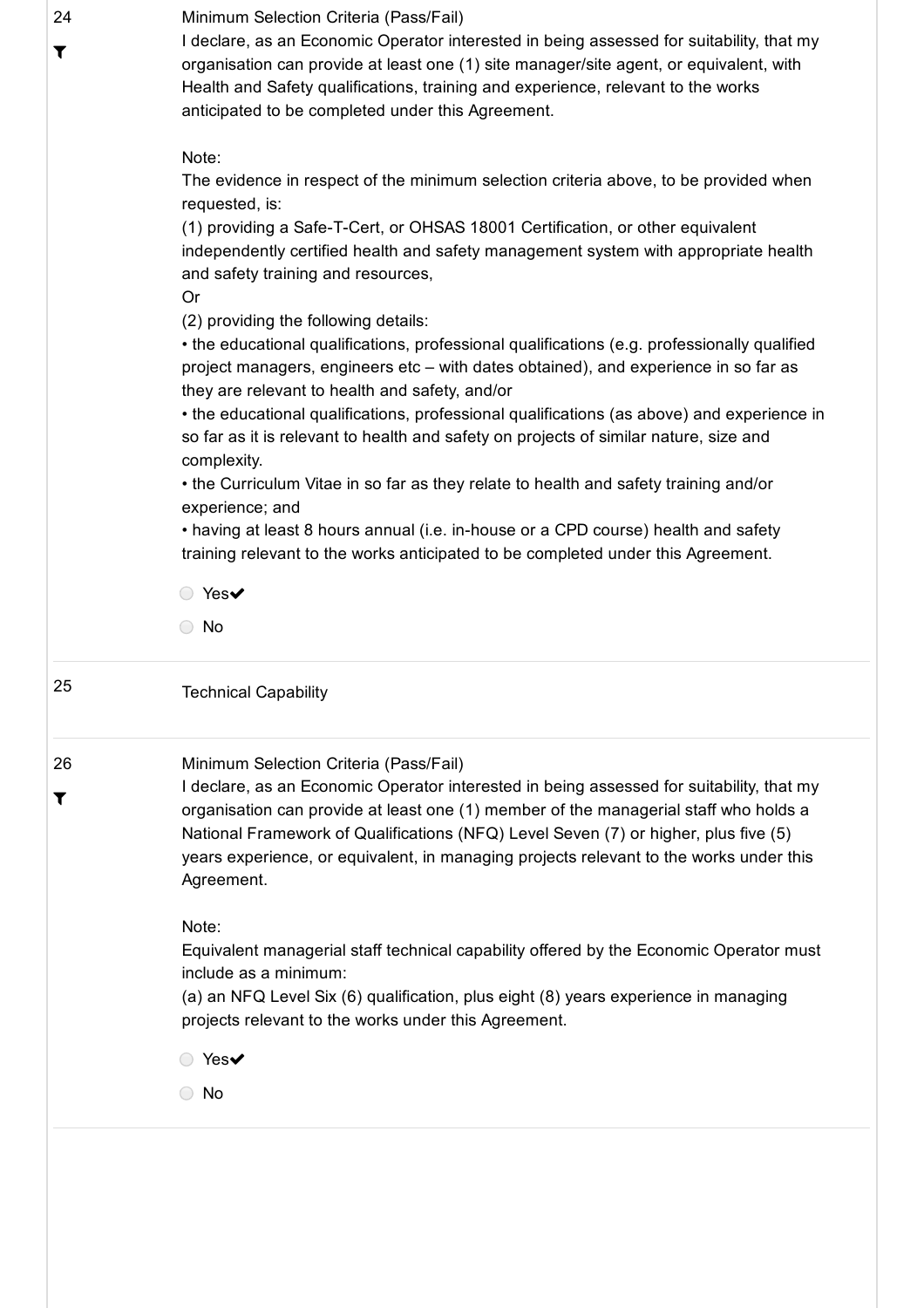| 27<br>T | Minimum Selection Criteria (Pass/Fail)<br>I declare, as an Economic Operator interested in being assessed for suitability, that my<br>organisation can provide at least one (1) site manager/site agent, or equivalent, that<br>holds a National Framework of Qualifications NFQ Level Six (6) or higher, plus five (5)<br>years experience, or equivalent, in managing projects relevant to the works under this<br>Agreement.<br>Note:<br>Equivalence to an NFQ Level Six (6) or higher, plus five (5) years experience, is a<br>minimum of eight (8) years experience in managing projects relevant to the works under<br>this Agreement<br>○ Yes✔<br>$\bigcirc$ No |
|---------|------------------------------------------------------------------------------------------------------------------------------------------------------------------------------------------------------------------------------------------------------------------------------------------------------------------------------------------------------------------------------------------------------------------------------------------------------------------------------------------------------------------------------------------------------------------------------------------------------------------------------------------------------------------------|
|         | <b>Educational and Professional Qualifications (Personnel)</b><br>questions to answer<br>1.                                                                                                                                                                                                                                                                                                                                                                                                                                                                                                                                                                            |
|         |                                                                                                                                                                                                                                                                                                                                                                                                                                                                                                                                                                                                                                                                        |
| 28      | Health and Safety Competence of Personnel                                                                                                                                                                                                                                                                                                                                                                                                                                                                                                                                                                                                                              |
| 29      | Minimum Selection Criteria (Pass/Fail)                                                                                                                                                                                                                                                                                                                                                                                                                                                                                                                                                                                                                                 |
| Т       | I declare, as an Economic Operator interested in being assessed for suitability, that my                                                                                                                                                                                                                                                                                                                                                                                                                                                                                                                                                                               |
|         | organisation has sufficient personnel with Health and Safety qualifications, training and<br>experience, relevant to the works anticipated to be completed under this Agreement.                                                                                                                                                                                                                                                                                                                                                                                                                                                                                       |
|         | Note:<br>The evidence in respect of the minimum selection criteria above, to be provided when<br>requested, is a Safe Pass Card, or equivalent and proof of basic asbestos awareness<br>training for personnel.                                                                                                                                                                                                                                                                                                                                                                                                                                                        |
|         | $Yes\blacktriangleright$                                                                                                                                                                                                                                                                                                                                                                                                                                                                                                                                                                                                                                               |
|         | $\circ$ No                                                                                                                                                                                                                                                                                                                                                                                                                                                                                                                                                                                                                                                             |
|         | <b>Financial And Economic Standing</b><br>2 questions to answer                                                                                                                                                                                                                                                                                                                                                                                                                                                                                                                                                                                                        |
| 30      | <b>Financial Confirmatory Note</b>                                                                                                                                                                                                                                                                                                                                                                                                                                                                                                                                                                                                                                     |
| 31      | Minimum Selection Criteria (Pass/Fail)                                                                                                                                                                                                                                                                                                                                                                                                                                                                                                                                                                                                                                 |
|         | The Economic Operator must upload the completed 'Financial Confirmatory Note', by<br>clicking on the folder icon to the right.<br>A template for the Financial Confirmatory Note is available for download via the 'Access<br>Documents' tab within this Request for Tender on www.etenders.gov.ie.                                                                                                                                                                                                                                                                                                                                                                    |
|         | I confirm I have uploaded the completed 'Financial Confirmatory Note'.                                                                                                                                                                                                                                                                                                                                                                                                                                                                                                                                                                                                 |
|         | $\circ$ Yes $\checkmark$                                                                                                                                                                                                                                                                                                                                                                                                                                                                                                                                                                                                                                               |
| 32      | Insurance                                                                                                                                                                                                                                                                                                                                                                                                                                                                                                                                                                                                                                                              |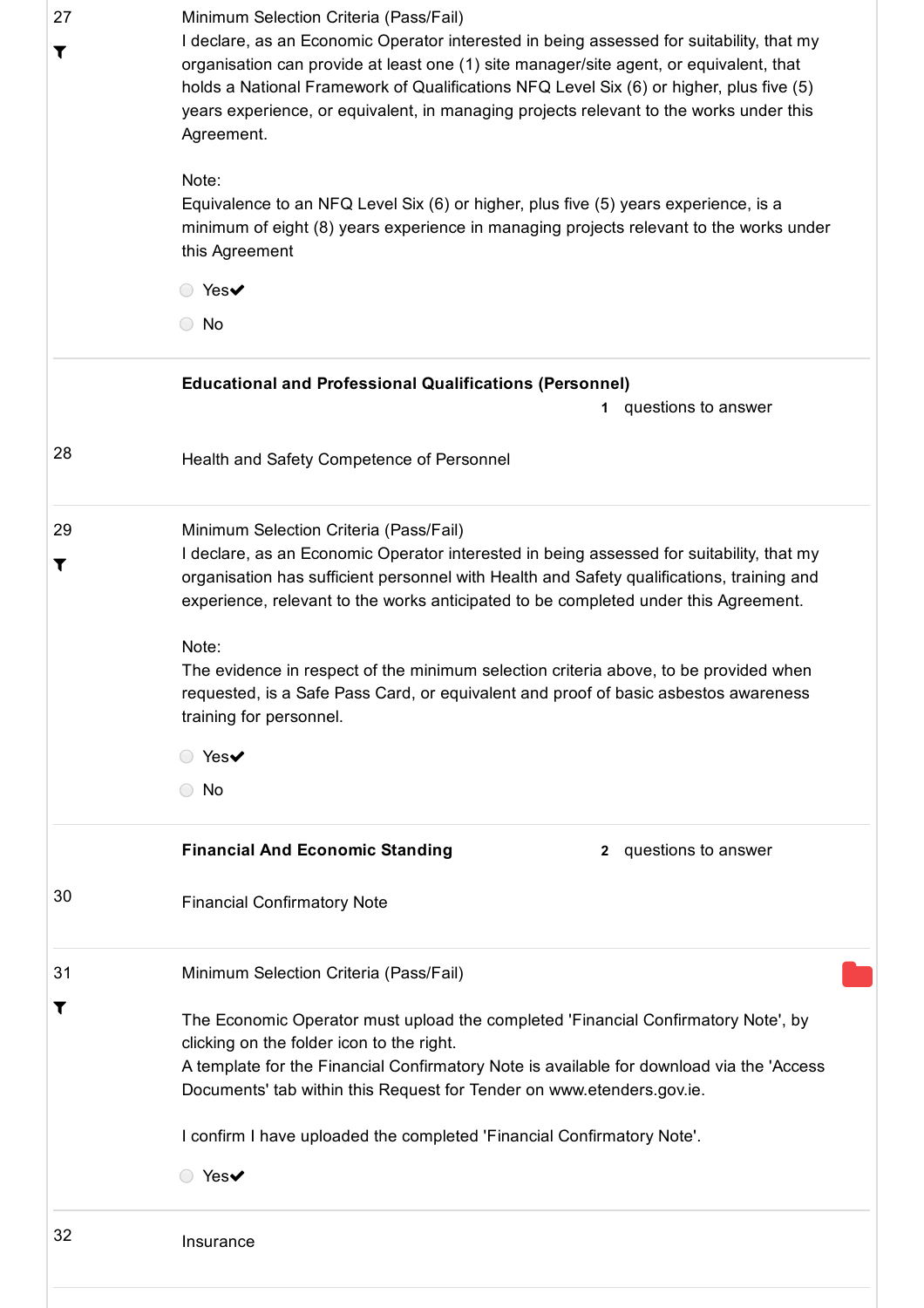| 33<br>T | Minimum Selection Criteria (Pass/Fail)<br>I declare, as an Economic Operator interested in being assessed for suitability, I have<br>the financial capacity to meet the minimum standards set down for insurance in this<br>questionnaire.                                                                                                                                                                                                                |  |
|---------|-----------------------------------------------------------------------------------------------------------------------------------------------------------------------------------------------------------------------------------------------------------------------------------------------------------------------------------------------------------------------------------------------------------------------------------------------------------|--|
|         | The minimum levels of insurance cover required are:-<br>a) Employer's Liability Insurance = $£13,000,000$ and<br>b) Public Liability Insurance = $€6,500,000$ .                                                                                                                                                                                                                                                                                           |  |
|         | Note:<br>The Economic Operator's insurance policies must specifically cover work associated<br>with the removal and disposal of asbestos containing materials and have no exclusions<br>in relation to this activity. The description of the activities of the insured must be<br>unambiguous in setting out that works involving the removal and disposal of asbestos<br>containing materials are part of the insured contractors core business activity |  |
|         | ○ Yes✔                                                                                                                                                                                                                                                                                                                                                                                                                                                    |  |
|         | $\bigcirc$ No                                                                                                                                                                                                                                                                                                                                                                                                                                             |  |
|         | <b>Technical Equipment Available</b><br>questions to answer<br>$\mathbf 1$                                                                                                                                                                                                                                                                                                                                                                                |  |
| 34      | Minimum Selection Criteria (Pass/Fail)                                                                                                                                                                                                                                                                                                                                                                                                                    |  |
| T       | I declare, as an Economic Operator interested in being assessed for suitability, that I<br>meet the minimum standard, which is a list of technical equipment available to carry out<br>the works, especially equipment I can avail of in order to carry out the works.                                                                                                                                                                                    |  |
|         | Note:<br>The evidence in respect of this minimum standard, to be provided when requested, is a<br>written statement listing the technical equipment available in order to carry out the<br>works, as required by the Safety, Health and Welfare at Work (Exposure to Asbestos)<br>Regulations 2006-2010.                                                                                                                                                  |  |
|         | ◯ Yes✔                                                                                                                                                                                                                                                                                                                                                                                                                                                    |  |
|         | $\bigcirc$ No                                                                                                                                                                                                                                                                                                                                                                                                                                             |  |
|         | <b>Technicians or Technical Bodies responsible for Quality Control</b><br>questions to answer<br>1                                                                                                                                                                                                                                                                                                                                                        |  |
| 35      | Minimum Selection Criteria (Pass/Fail)                                                                                                                                                                                                                                                                                                                                                                                                                    |  |
| T       | I declare, as an Economic Operator interested in being assessed for suitability, that I<br>meet the minimum standard, which is a list of the relevant technicians or technical<br>bodies responsible for quality control especially those upon whom I can call on in order<br>to carry out the works.                                                                                                                                                     |  |
|         | Note:<br>The evidence in respect of this minimum standard, to be provided when requested, is a<br>written statement naming the Technicians and Technical Bodies, particularly those<br>involved in quality control.                                                                                                                                                                                                                                       |  |
|         | ◯ Yes✔                                                                                                                                                                                                                                                                                                                                                                                                                                                    |  |
|         | $\bigcirc$ No                                                                                                                                                                                                                                                                                                                                                                                                                                             |  |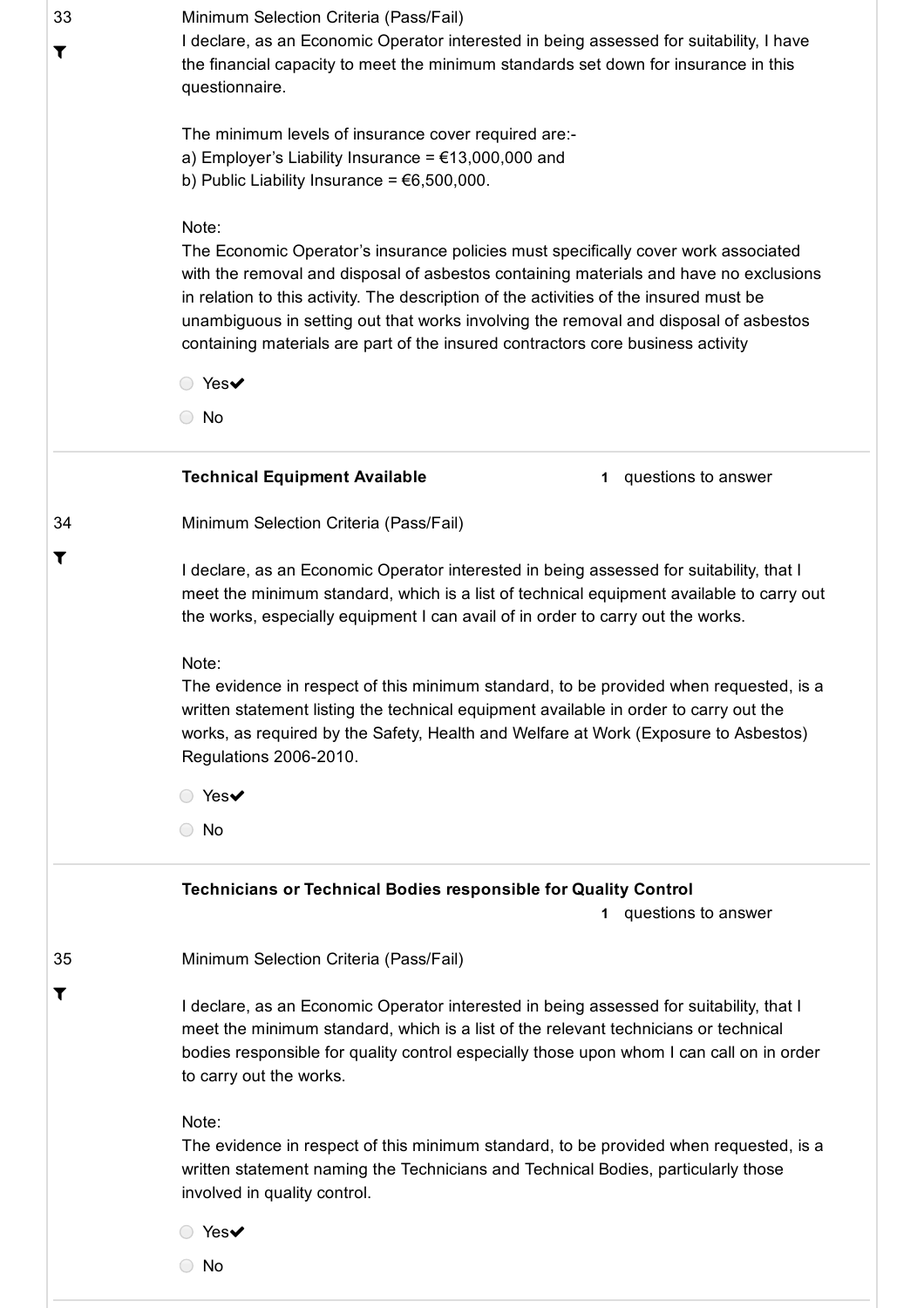|    | List of Projects Carried Out Over the Past 3 Years<br><b>0</b> questions to answer                                                                                                                                                                                                                                                                                            |
|----|-------------------------------------------------------------------------------------------------------------------------------------------------------------------------------------------------------------------------------------------------------------------------------------------------------------------------------------------------------------------------------|
| 36 | Each Economic Operator must provide three project examples of previous experience<br>completed within the last three (3) years.                                                                                                                                                                                                                                               |
|    | Details provided must clearly demonstrate that the economic operator has previous<br>experience in Asbestos Removal and Disposal.                                                                                                                                                                                                                                             |
|    | Note-1:<br>All Three (3) project Examples must have been a notifiable project completed within the<br>past three (3) years.                                                                                                                                                                                                                                                   |
|    | Note-2:<br>A notifiable project in the context of this framework is a project which required the<br>sending of a Notification to the HSA for the works project, in accordance with Regulation<br>11 of the Safety, Health and Welfare at Work (Exposure to Asbestos) Regulations 2006<br>(S.I. No. 386 of 2006, Regulation 11 - Notification, as amended by S.I. 589 of 2010) |
|    | Note-3:<br>Completed means the carrying out of all necessary works to finalise a project similar in<br>nature, scale and complexity to the works under this Agreement                                                                                                                                                                                                         |
|    | Project-1: Details Minimum Selection Criteria (Pass/Fail)<br>8 questions to answer                                                                                                                                                                                                                                                                                            |
| 37 | Name of the Contracting Authority/Client responsible for this project.                                                                                                                                                                                                                                                                                                        |
| 38 | Address of the Contracting Authority/Client responsible for this project.                                                                                                                                                                                                                                                                                                     |
| 39 | Enter the title and site location of the project in the box below.                                                                                                                                                                                                                                                                                                            |
|    | 800                                                                                                                                                                                                                                                                                                                                                                           |
| 40 | <b>Project Description</b><br>Enter a brief description of the project in the box below.                                                                                                                                                                                                                                                                                      |
|    | 800                                                                                                                                                                                                                                                                                                                                                                           |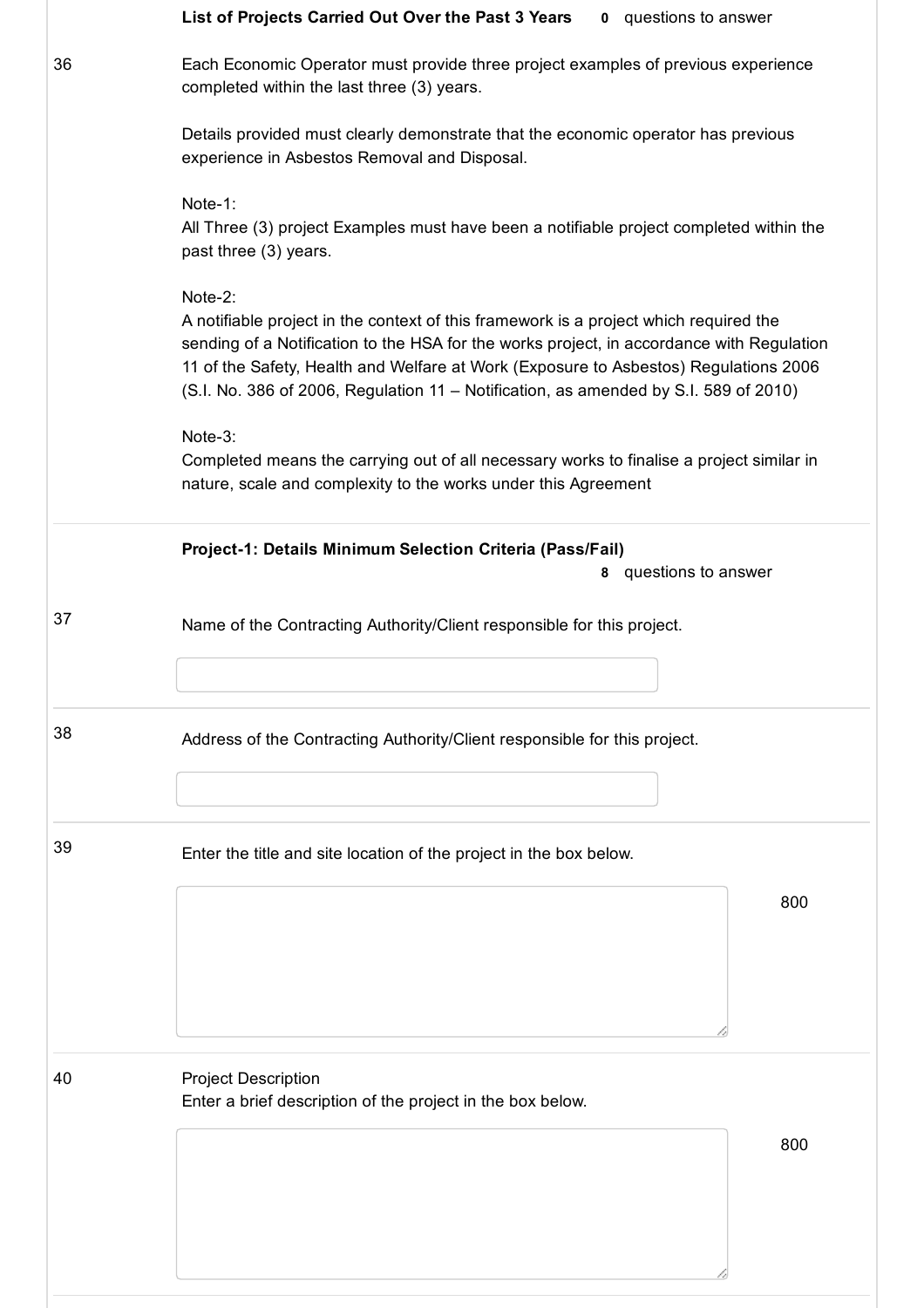| 41      | Date of completion of the project<br>(Date must be in the format dd/mm/yyyy and must be during the past three (3) years)                                                                                                                                                                                                                                                                                                    |  |
|---------|-----------------------------------------------------------------------------------------------------------------------------------------------------------------------------------------------------------------------------------------------------------------------------------------------------------------------------------------------------------------------------------------------------------------------------|--|
| 42<br>T | I declare, as an Economic Operator interested in being assessed for suitability, that the<br>following activities, were undertaken/provided by my organisation (or its<br>representatives) for Asbestos Removal and Disposal:<br>- Detailed Risk Assessment<br>- Detailed Plan of Work<br>- Air Monitoring<br>- Asbestos Removal and Disposal<br>- Site Clearance for Re-occupation<br>$\Box$ Yes $\checkmark$<br>$\Box$ No |  |
| 43      | Value of the project excluding VAT<br>Note: this is only to include the value of the work directly related to Asbestos Removal<br>and Disposal measures on this Project.                                                                                                                                                                                                                                                    |  |
| 44<br>T | The Economic Operator must upload a completed 'Project Verification Form' for the<br>project, by clicking on the folder icon to the right.<br>The 'Project Verification Form' is available for download via the 'Access Documents' tab<br>within this Request for Tender on www.etenders.gov.ie.<br>I confirm I have uploaded a completed 'Project Verification Form' for this project.<br>○ Yes✔                           |  |
|         | Project-2: Details Minimum Selection Criteria (Pass/Fail)<br>8 questions to answer                                                                                                                                                                                                                                                                                                                                          |  |
| 45      | Name of the Contracting Authority/Client responsible for this project.                                                                                                                                                                                                                                                                                                                                                      |  |
| 46      | Address of the Contracting Authority/Client responsible for this project.                                                                                                                                                                                                                                                                                                                                                   |  |
| 47      | Enter the title and site location of the project in the box below.<br>800                                                                                                                                                                                                                                                                                                                                                   |  |